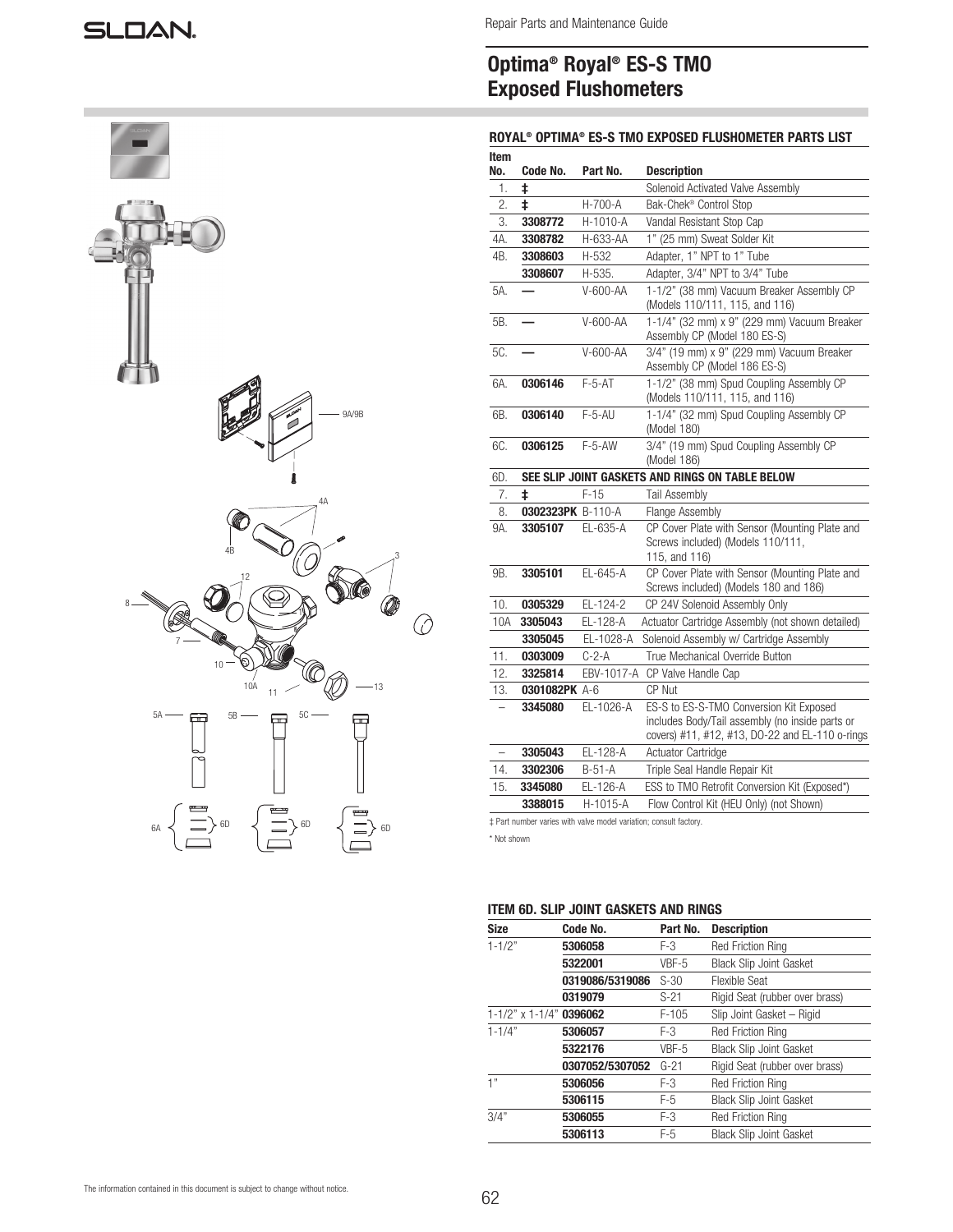| Optima ES-S TMO<br>Optima ES-S TMO<br>Concealed Model 152<br>Concealed Model 195                                                                                                                                                                                                                                                                                                                                                                        |          |
|---------------------------------------------------------------------------------------------------------------------------------------------------------------------------------------------------------------------------------------------------------------------------------------------------------------------------------------------------------------------------------------------------------------------------------------------------------|----------|
| age <sup>1</sup><br>0<br>0<br>9<br>▩<br>5<br>I<br>$\mathbf{I}$<br><b>OO</b><br>$\mathsf I$<br>1<br>Į                                                                                                                                                                                                                                                                                                                                                    | $+1A/1B$ |
| 5<br>$\overline{\phantom{a}}$<br>3<br>6<br>19<br>8<br>◑<br>4<br>KO<br>⋒                                                                                                                                                                                                                                                                                                                                                                                 |          |
| ſ<br>I<br>Œ<br>$10$ .<br>11<br>$18A \left\{\begin{array}{c} \begin{picture}(10,0) \put(0,0){\line(1,0){120}} \put(15,0){\line(1,0){120}} \put(15,0){\line(1,0){120}} \put(15,0){\line(1,0){120}} \put(15,0){\line(1,0){120}} \put(15,0){\line(1,0){120}} \put(15,0){\line(1,0){120}} \put(15,0){\line(1,0){120}} \put(15,0){\line(1,0){120}} \put(15,0){\line(1,0){120}} \put(15,0){$<br>$\overrightarrow{A}$<br>18A<br>18A<br>$\overleftrightarrow{1}$ |          |

# Optima® Royal® ES-S TMO Concealed Flushometers

# ROYAL® OPTIMA® ES-S TMO CONCEALED FLUSHOMETER PARTS LIST

| Item |                |              |                                                                   |
|------|----------------|--------------|-------------------------------------------------------------------|
| No.  | Code No.       | Part No.     | <b>Description</b>                                                |
| 1A.  | 3305107        | EL-635-A     | CP Cover Plate with Sensor (Mounting Screws                       |
|      |                |              | included) (Model 152)                                             |
| 1B.  | 3305101        | EL-645-A     | CP Cover Plate with Sensor (Mounting Screws                       |
|      |                |              | included) (Model 195)                                             |
| 2.   | ŧ              |              | Valve Assembly                                                    |
| 3.   | 3301093        | A-1013-A     | Concealed Valve Handle Cap RB                                     |
| 4.   | 0305331        | EL-138-2     | RB Concealed 24V Solenoid Assembly                                |
|      | 4A. 3305043    | EL-128-A     | Actuator Cartridge Assembly Only                                  |
| 5.   | $\ddagger$     | H-730-A      | RB Bak-Chek <sup>®</sup> Control Stop                             |
| 6.   | 3318001        | HY-83-A      | Actuator Cartridge                                                |
| 7.   | 3318005        | HY-109-A-1   | Valve Actuator Assembly                                           |
| 8.   | 0318093        | HY-30        | $1/4$ " (6 mm) x 48" (1219 mm) Connecting Tubes                   |
| 9.   | 0318117        | HY-100-A-1   | Metal Push Button Assembly                                        |
| 10.  | ŧ              | V-500-AA     | 1-1/2" (38 mm) Vacuum Breaker Assembly RB<br>(Model 152)          |
| 11.  | ŧ              | V-500-AA     | 3/4" (19 mm) Vacuum Breaker Assembly RB<br>(Model 192)            |
| 12A. | 0306088        | $F - 2 - AT$ | 1-1/2" (38 mm) Slip Joint Coupling Assembly RB<br>(Model 152)     |
| 12B. | 0306054        | $F-2-AW$     | 3/4" (19 mm) Slip Joint Coupling Assembly RB<br>(Model 192)       |
| 13A. | ŧ              | $F-110$      | 1-1/4" (32 mm) Outlet Tube with Flange and<br>Scoring (Model 152) |
| 13B. | ‡.             | $F-100$      | 1-1/2" (38 mm) Outlet Tube with Flange and<br>Scoring (Model 152) |
| 14A. | 0306059        | $F - 2 - AU$ | 1-1/4" (32 mm) Slip Joint Coupling Assembly RB<br>(Model 152)     |
| 14B. | 0306088        | $F - 2 - AT$ | 1-1/2" (38 mm) Slip Joint Coupling Assembly RB<br>(Model 152)     |
| 15.  | 0306091        | $F-2-A$      | 1-1/2" (38 mm) Coupling with S-21 Gasket<br>(Model 152)           |
| 16.  | 0206146PK F-21 |              | 1-1/2" (38 mm) Double Male Slip Joint Elbow                       |
| 17.  | ŧ              | F-15-A       | ELL with 3/4" (19 mm) Tail                                        |
| 18.  | 0306054        | $F-2-AW$     | 3/4" (19 mm) Slip Joint Coupling                                  |
| 18A. |                |              | SEE SLIP JOINT GASKETS AND RINGS TABLE BELOW                      |
| 19.  | 0305190        | EL-190-A     | Handle Adapter Assembly                                           |
| 20.  | 3345020        | EL-1033-A    | ESS to TMO Retrofit Kit (Concealed)*                              |
|      | 3388015        | H-1015-A     | Flow Control Kit (HEU Only) (not Shown)                           |

‡ Part number varies with valve model variation; consult factory.

\* Not Shown

# ITEM 18A. SLIP JOINT GASKETS AND RINGS

| <b>Size</b>                       | Code No.        | Part No. | <b>Description</b>             |
|-----------------------------------|-----------------|----------|--------------------------------|
| $1 - 1/2"$                        | 5306058         | F-3      | <b>Red Friction Ring</b>       |
|                                   | 5322001         | VBF-5    | <b>Black Slip Joint Gasket</b> |
|                                   | 0319086/5319086 | $S-30$   | Flexible Seat                  |
|                                   | 0319079         | $S-21$   | Rigid Seat (rubber over brass) |
| $1 - 1/2$ " x $1 - 1/4$ " 0396062 |                 | $F-105$  | Slip Joint Gasket - Rigid      |
| $1 - 1/4"$                        | 5306057         | F-3      | <b>Red Friction Ring</b>       |
|                                   | 5322176         | VBF-5    | <b>Black Slip Joint Gasket</b> |
|                                   | 0307052/5307052 | $G-21$   | Rigid Seat (rubber over brass) |
| 1"                                | 5306056         | $F-3$    | <b>Red Friction Ring</b>       |
|                                   | 5306115         | $F-5$    | <b>Black Slip Joint Gasket</b> |
| 3/4"                              | 5306055         | $F-3$    | <b>Red Friction Ring</b>       |
|                                   | 5306113         | $F-5$    | <b>Black Slip Joint Gasket</b> |

14A/B

17

 $\frac{v}{15}$  18 16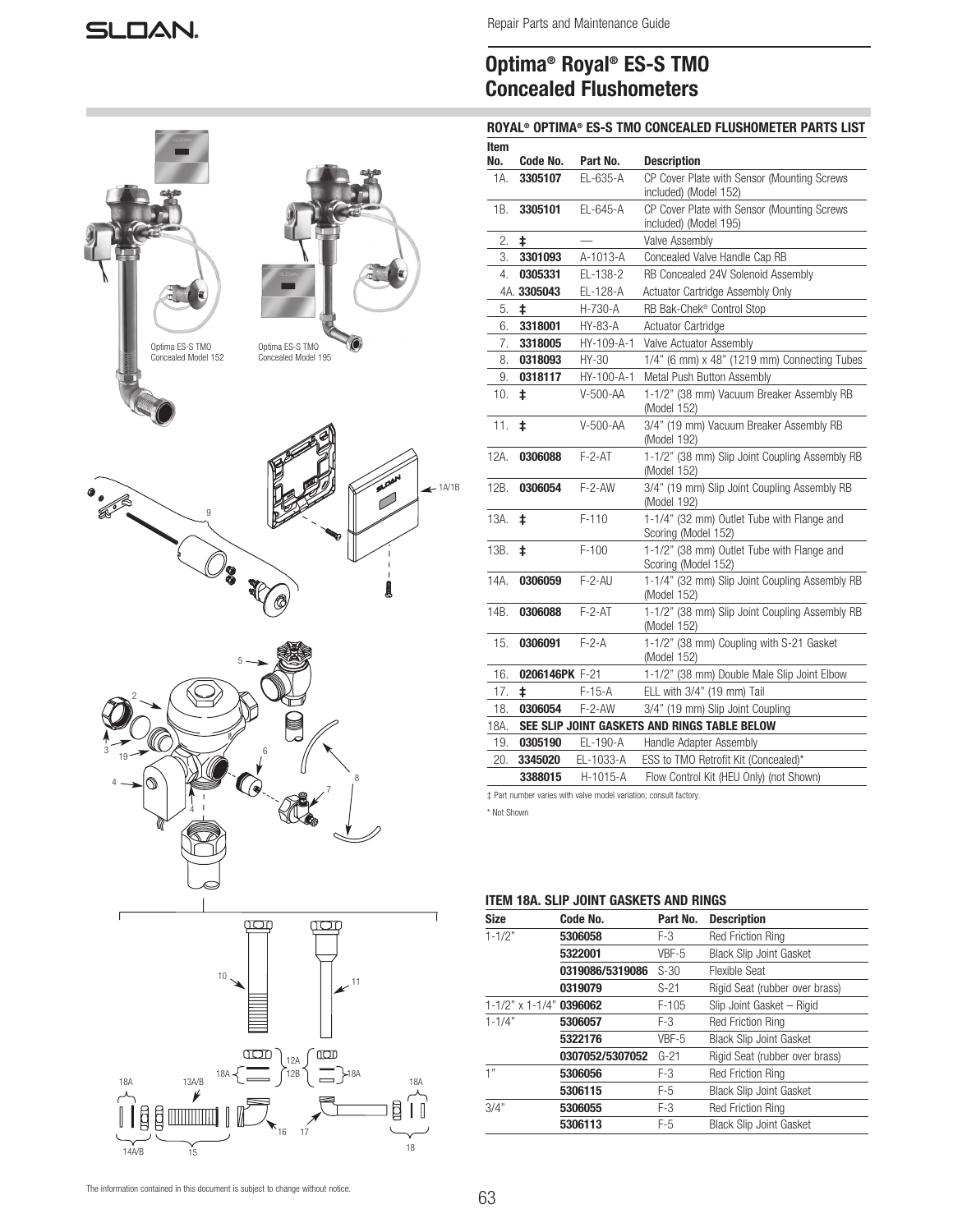Repair Parts and Maintenance Guide

# Optima® Royal® ES-S TMO (SWB) **Flushometers**

# ROYAL® OPTIMA® ES-S TMO WITH SWB PARTS LIST

| SLOAN                    |                                                                                                                                                                                                                                                                                                                                                                                                                                        |
|--------------------------|----------------------------------------------------------------------------------------------------------------------------------------------------------------------------------------------------------------------------------------------------------------------------------------------------------------------------------------------------------------------------------------------------------------------------------------|
|                          |                                                                                                                                                                                                                                                                                                                                                                                                                                        |
|                          | $5 \cdot$<br>3<br>$\,$ 8 $\,$<br>$23^{^{\prime}}$<br>Ø<br>Ç<br>4<br>$\begin{matrix} 1 \\ 6 \end{matrix}$<br>⋒                                                                                                                                                                                                                                                                                                                          |
|                          | $4\text{Å}$                                                                                                                                                                                                                                                                                                                                                                                                                            |
|                          |                                                                                                                                                                                                                                                                                                                                                                                                                                        |
| ſ                        | 1<br>B<br>$\overline{\rm e}$<br>$10 -$<br>$-11$                                                                                                                                                                                                                                                                                                                                                                                        |
|                          | $\begin{array}{c c c} & - & \bigsqcup & & & \\ & \overline{\text{comp}} & 12A & \overline{\text{comp}} & 12A & \overline{\text{comp}} \\ \hline 1 & 13A/B & 12 & \overline{\text{comp}} & 12A & \overline{\text{comp}} & 12A \\ \hline 1 & 1 & 1 & \overline{\text{comp}} & 16 & \overline{\text{comp}} & 17 \\ \hline 14A/B & 15 & & & 16 & & 17 \\ \end{array}$<br>$\begin{bmatrix} 12 \\ 11 \\ 11 \end{bmatrix}$<br>$\overline{18}$ |
| 9                        | 0<br>19                                                                                                                                                                                                                                                                                                                                                                                                                                |
|                          | O<br>20                                                                                                                                                                                                                                                                                                                                                                                                                                |
| $22 -$<br>Œ<br>$\bullet$ | $\overline{21}$<br>Ο<br>B                                                                                                                                                                                                                                                                                                                                                                                                              |
|                          | O                                                                                                                                                                                                                                                                                                                                                                                                                                      |

| Item<br>No. | Code No.       | Part No.                                                                                       | <b>Description</b>                                                   |
|-------------|----------------|------------------------------------------------------------------------------------------------|----------------------------------------------------------------------|
| 1A.         |                | <b>WB-55-A</b>                                                                                 | Wall Box Cover Plate Assembly (Model 152)                            |
| 1В.         |                | WB-60-A                                                                                        | Wall Box Cover Plate Assembly (Model 195)                            |
| 2.          | ŧ              |                                                                                                | Valve Assembly                                                       |
| 3.          | 3301093        | A-1013-A                                                                                       | Concealed Valve Handle Cap RB                                        |
| 4.          | 0305331        | EL-138-2                                                                                       | RB Concealed 24V Solenoid Assembly                                   |
|             | 4A. 3305043    | EL-128-A                                                                                       | Actuator Cartridge Assembly Only                                     |
| 5.          | ŧ              | H-730-A                                                                                        | RB Bak-Chek <sup>®</sup> Control Stop                                |
| 6.          | 3318001        | HY-83-A                                                                                        | <b>Actuator Cartridge</b>                                            |
| 7.          | 3318005        | HY-109-A-1                                                                                     | Valve Actuator Assembly                                              |
| 8.          | 0318117        | HY-30                                                                                          | $1/4$ " (6 mm) x 48" (1219 mm) Connecting Tubes                      |
| 10.         | ŧ              | V-500-AA                                                                                       | 1-1/2" (38 mm) Vacuum Breaker Assembly RB<br>(Model 152)             |
| 11.         | ŧ              | V-500-AA                                                                                       | 3/4" (19 mm) Vacuum Breaker Assembly RB<br>(Model 192)               |
| 12.         |                |                                                                                                | SEE SLIP JOINT GASKETS AND RINGS TABLE BELOW                         |
| 12A.        | 0306088        | $F-2-AT$                                                                                       | 1-1/2" (38 mm) Slip Joint Coupling Assembly RB<br>(Model 152)        |
| 12B.        | 0306054        | $F-2-AW$                                                                                       | 3/4" (19 mm) Slip Joint Coupling Assembly RB<br>(Model 192)          |
| 13A.        | ŧ              | $F-110$                                                                                        | 1-1/4" (32 mm) Outlet Tube Flanged and Scored<br>(Model 152)         |
| 13B.        | ŧ              | $F-100$                                                                                        | 1-1/2" (38 mm) Outlet Tube Flanged and Scored<br>(Model 152)         |
| 14A.        | 0306059        | $F-2-AU$                                                                                       | 1-1/4" (32 mm) Slip Joint Coupling Assembly RB<br>(Model 152)        |
| 14B.        | 0306088        | $F-2-AT$                                                                                       | 1-1/2" (38 mm) Slip Joint Coupling Assembly RB<br>(Model 152)        |
| 15.         | 0306091        | $F-2-A$                                                                                        | 1-1/2" (38 mm) Coupling with S-21 Gasket<br>(Model 152) <sup>+</sup> |
| 16.         | 0206146PK F-21 |                                                                                                | 1-1/2" (38 mm) Double Male Slip Joint Elbow                          |
| 17.         | 0306366        | F-15-A                                                                                         | ELL with 3/4" (19 mm) Tail (Model 195)+                              |
| 18.         | 0306054        | F-2-AW                                                                                         | 3/4" (19 mm) Slip Joint Coupling                                     |
| 19.         | 0334017        | WB-18                                                                                          | U-Type Nuts (4) 1/4-20                                               |
| 20.         |                | <b>WB-49</b>                                                                                   | Tamper Resistant Screws (4) 1/4-20 x 1-1/2                           |
| 21.         |                | HY-126                                                                                         | Elbow Fitting (2)                                                    |
| 22.         | 0318123        | HY-71-A                                                                                        | Hydraulic Actuator Assembly                                          |
| 23.         | 0305190        | EL-190-A                                                                                       | Handle Adapter Assembly                                              |
|             | 3388015        | H-1015-A                                                                                       | Flow Control Kit (HEU Only) (not Shown)                              |
|             |                | + "L" Dimension available between the lengths of 2" and 10%"<br>وداواه وموسوما وبراويد والشبرو |                                                                      |

‡ Part number varies with valve model variation; consult factory.

# ITEM 12. SLIP JOINT GASKETS AND RINGS

| <b>Size</b>                       | Code No.        | Part No. | <b>Description</b>             |
|-----------------------------------|-----------------|----------|--------------------------------|
| $1 - 1/2"$                        | 5306058         | F-3      | <b>Red Friction Ring</b>       |
|                                   | 5322001         | VBF-5    | <b>Black Slip Joint Gasket</b> |
|                                   | 0319086/5319086 | $S-30$   | <b>Flexible Seat</b>           |
|                                   | 0319079         | $S-21$   | Rigid Seat (rubber over brass) |
| $1 - 1/2$ " x $1 - 1/4$ " 0396062 |                 | $F-105$  | Slip Joint Gasket - Rigid      |
| $1 - 1/4"$                        | 5306057         | F-3      | <b>Red Friction Ring</b>       |
|                                   | 5322176         | VBF-5    | <b>Black Slip Joint Gasket</b> |
|                                   | 0307052/5307052 | $G-21$   | Rigid Seat (rubber over brass) |
| 1"                                | 5306056         | F-3      | <b>Red Friction Ring</b>       |
|                                   | 5306115         | F-5      | <b>Black Slip Joint Gasket</b> |
| 3/4"                              | 5306055         | $F-3$    | <b>Red Friction Ring</b>       |
|                                   | 5306113         | $F-5$    | <b>Black Slip Joint Gasket</b> |